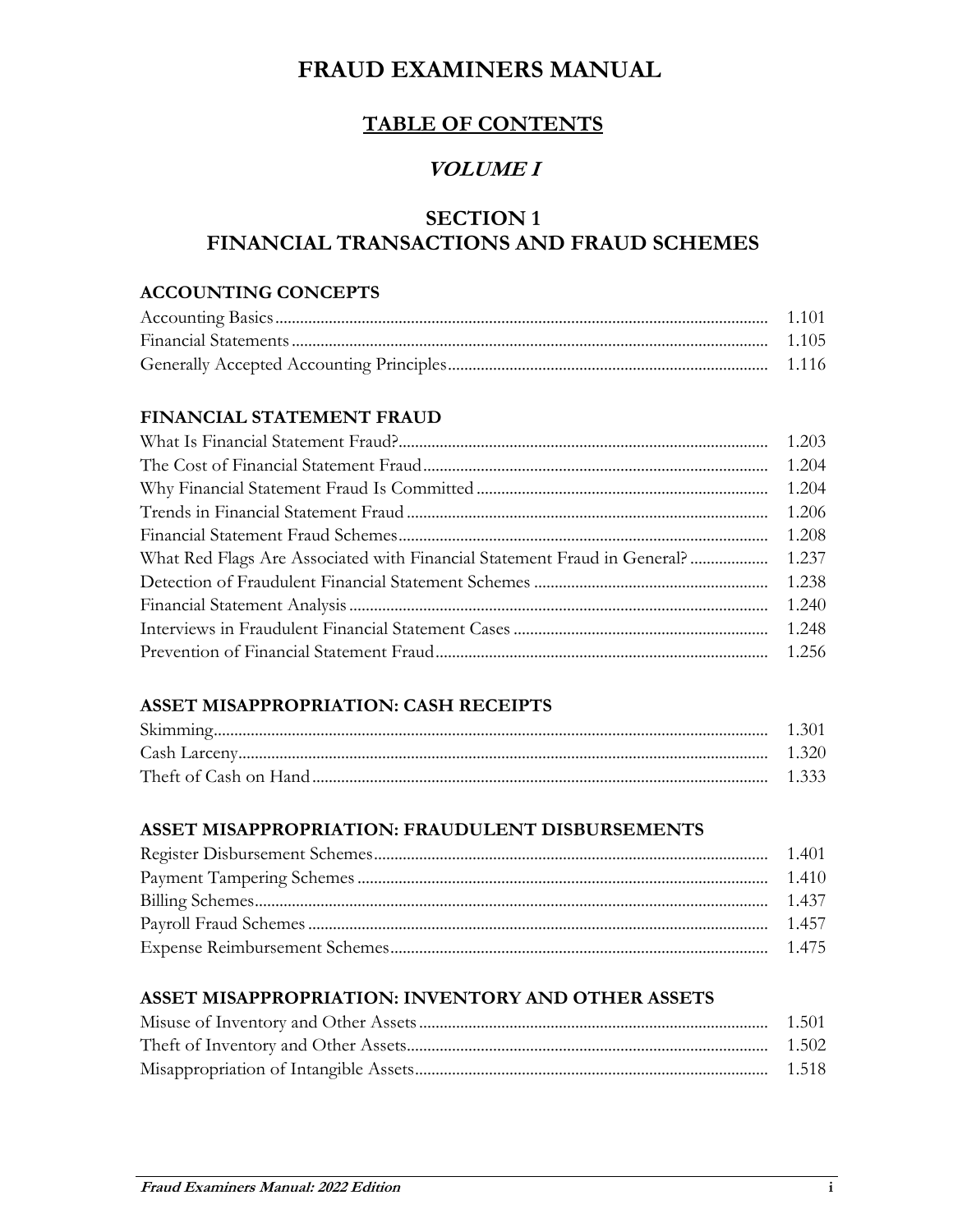## FINANCIAL TRANSACTIONS AND FRAUD SCHEMES

#### **CORRUPTION**

## THEFT OF DATA AND INTELLECTUAL PROPERTY

| 1.712 |
|-------|
| 1.713 |
| 1.734 |
| 1.735 |
| 1.740 |
|       |
|       |

#### **IDENTITY THEFT**

## FINANCIAL INSTITUTION FRAUD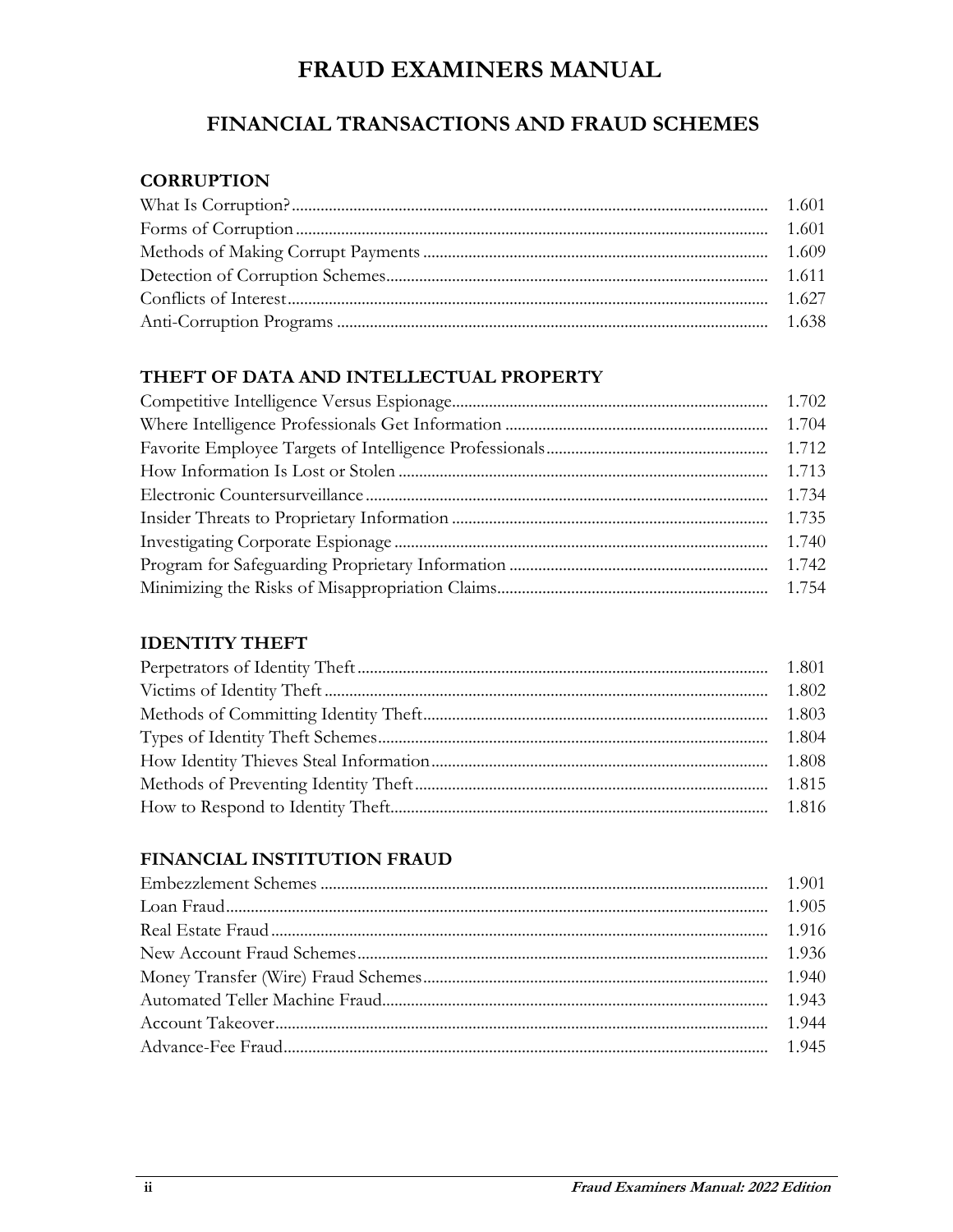## FINANCIAL TRANSACTIONS AND FRAUD SCHEMES

## FINANCIAL INSTITUTION FRAUD (CONT.)

### **PAYMENT FRAUD**

#### **INSURANCE FRAUD**

#### **HEALTH CARE FRAUD**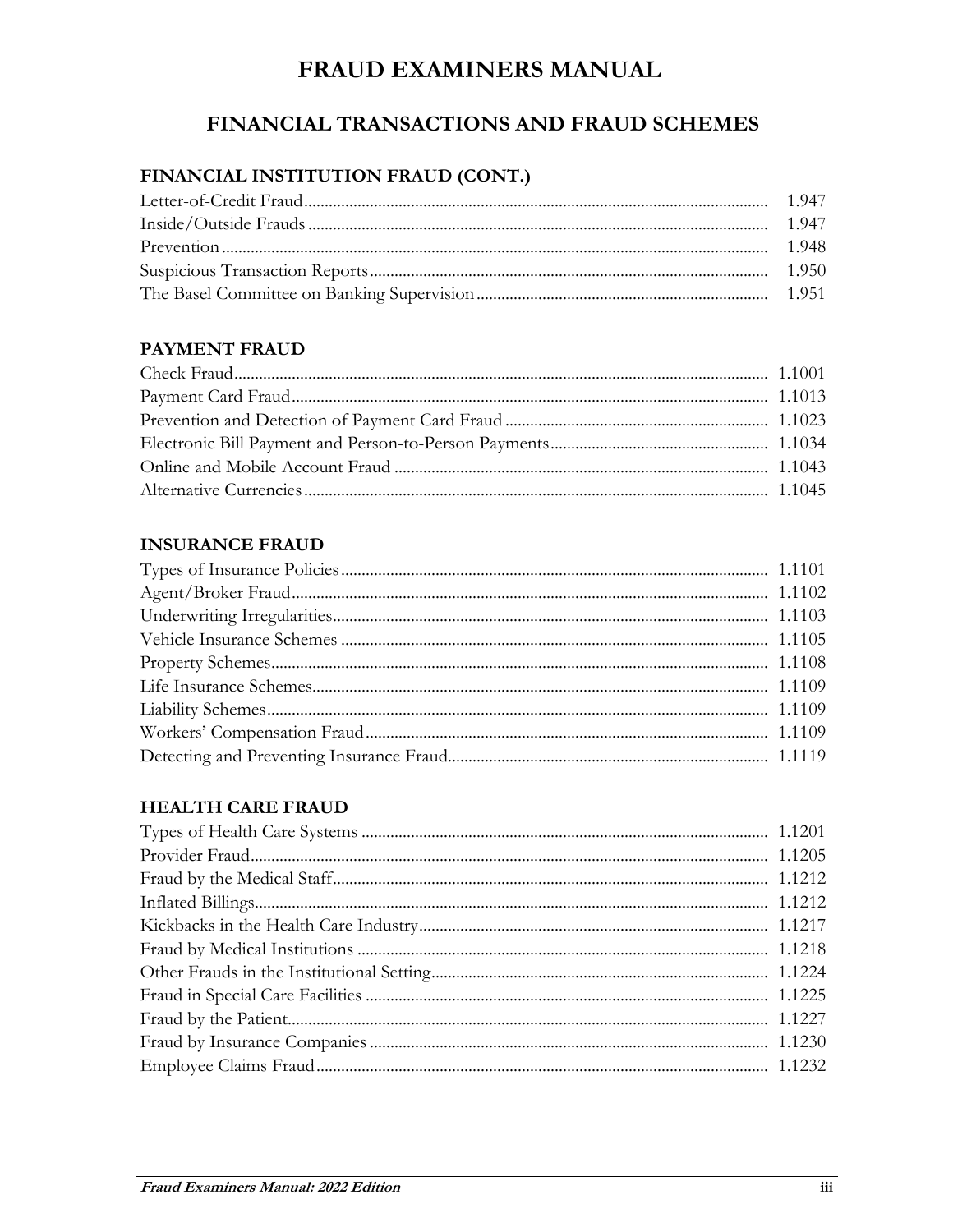## FINANCIAL TRANSACTIONS AND FRAUD SCHEMES

## HEALTH CARE FRAUD (CONT.)

#### **CONSUMER FRAUD**

#### **CYBERFRAUD**

## **CONTRACT AND PROCUREMENT FRAUD**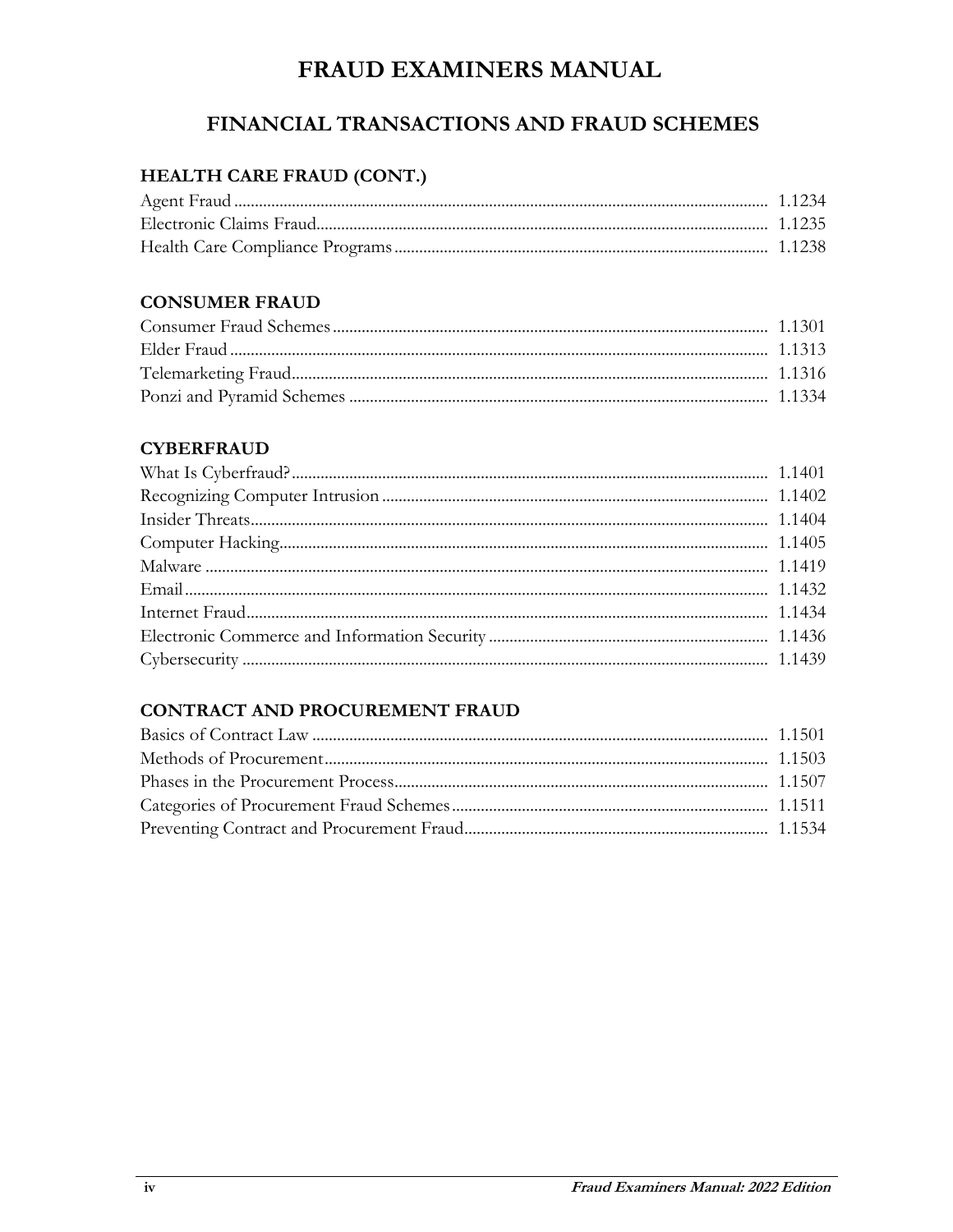## **SECTION 2 LAW**

## **OVERVIEW OF THE LEGAL SYSTEM**

#### THE LAW RELATED TO FRAUD

## **BANKRUPTCY (INSOLVENCY) FRAUD**

#### **SECURITIES FRAUD**

#### **MONEY LAUNDERING**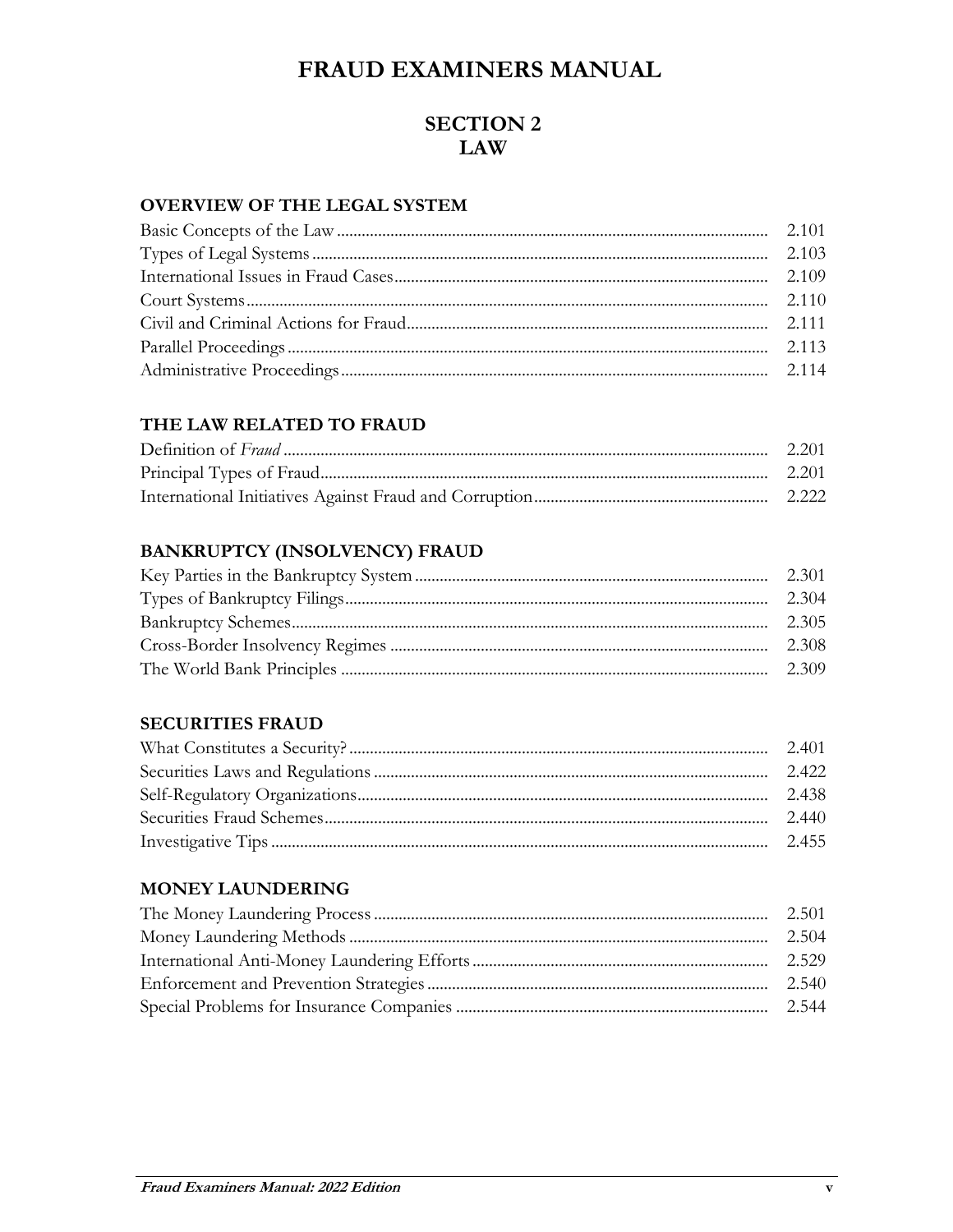## **LAW**

#### **TAX FRAUD**

### **INDIVIDUAL RIGHTS DURING EXAMINATIONS**

#### THE CRIMINAL JUSTICE SYSTEM

### THE CIVIL JUSTICE SYSTEM

### **BASIC PRINCIPLES OF EVIDENCE**

| Special Rules Concerning the Admission of Evidence in Adversarial Proceedings2.1005 |  |
|-------------------------------------------------------------------------------------|--|
|                                                                                     |  |
|                                                                                     |  |
|                                                                                     |  |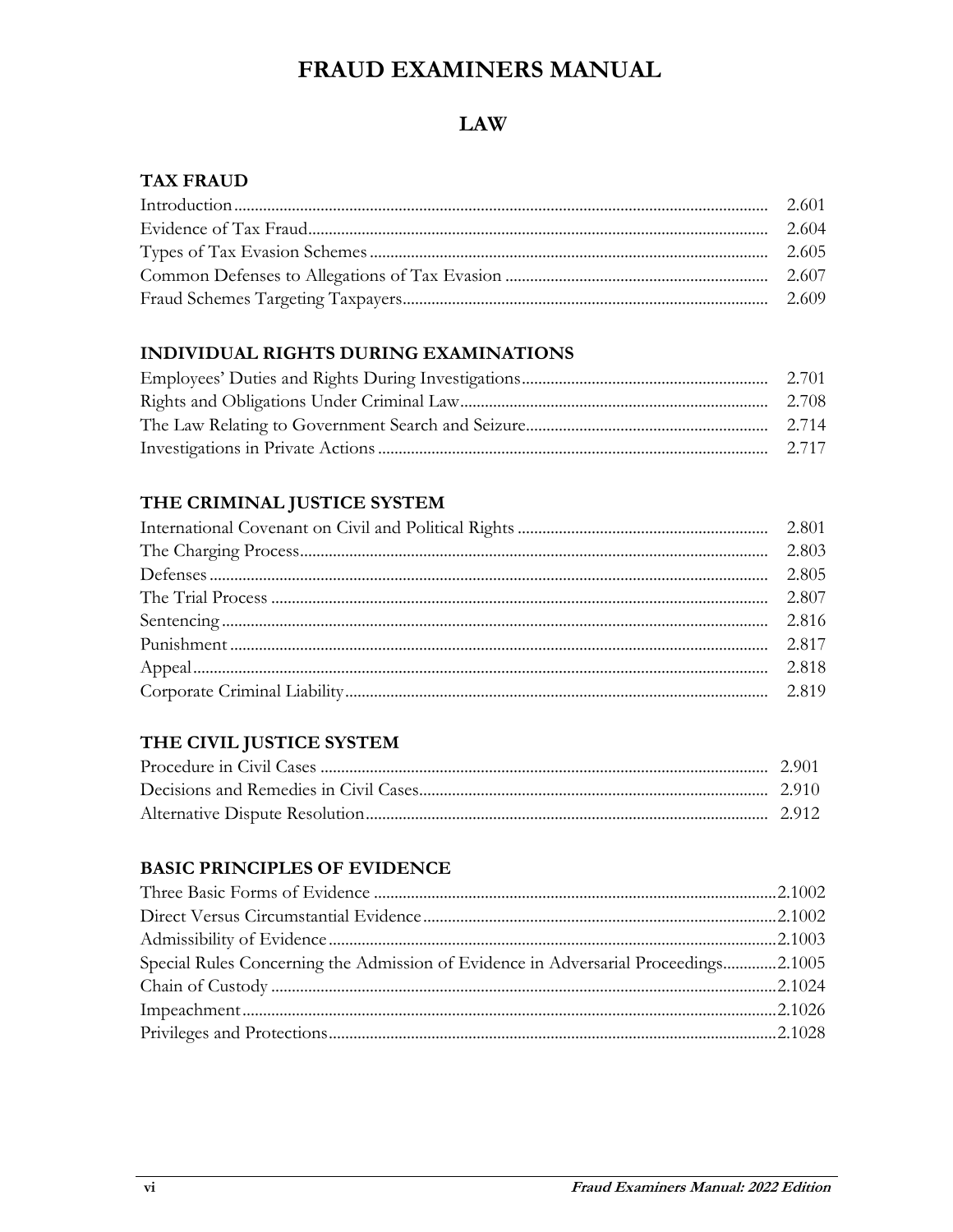## **LAW**

#### **TESTIFYING**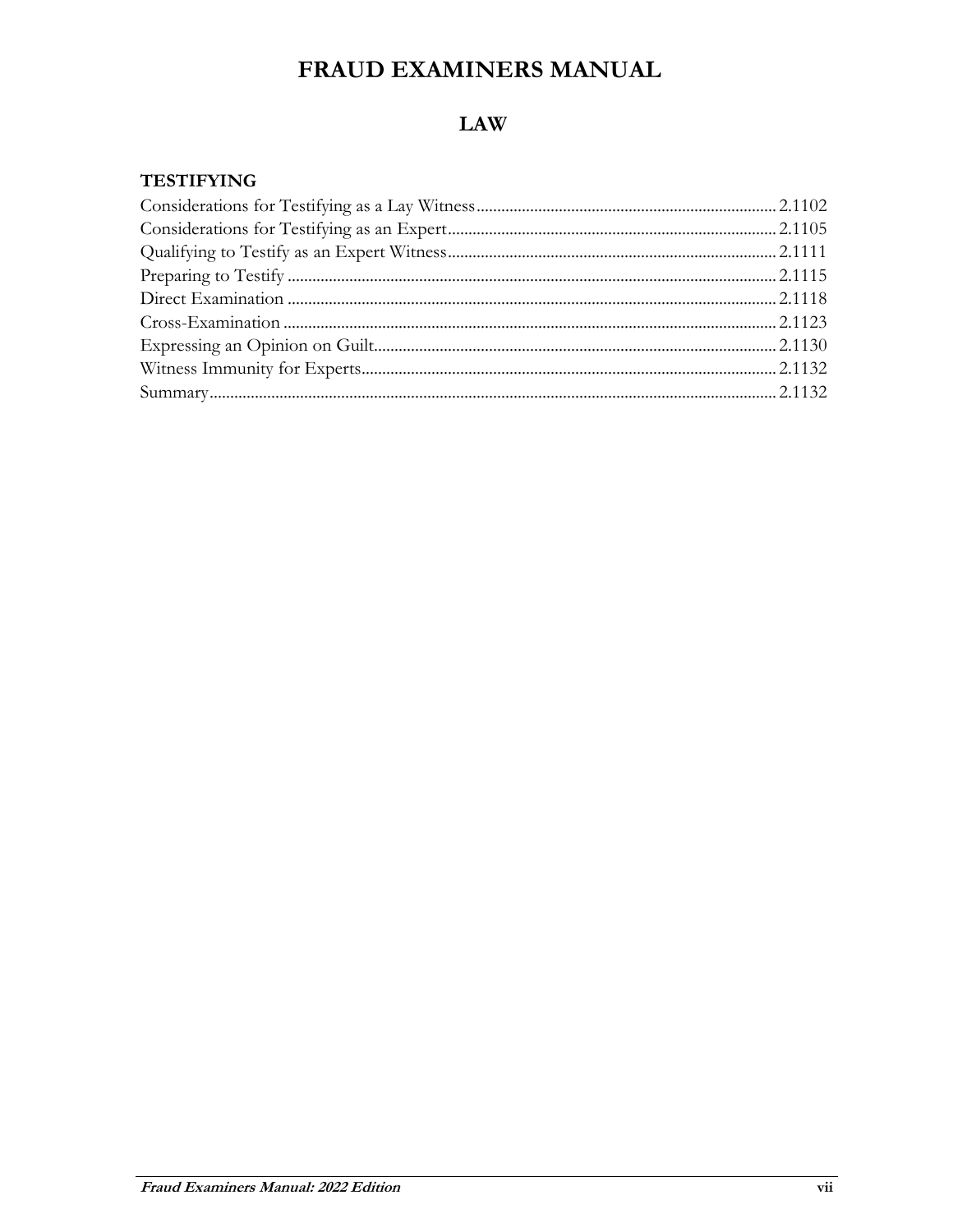## **VOLUME II**

## **SECTION 3 INVESTIGATION**

## PLANNING AND CONDUCTING A FRAUD EXAMINATION

| 3.101 |
|-------|
| 3.102 |
| 3.104 |
| 3.104 |
| 3.112 |
| 3.116 |
| 3.124 |
|       |

#### **COLLECTING EVIDENCE**

| 3.201 |
|-------|
| 3.202 |
| 3.202 |
| 3.205 |
| 3.207 |
| 3.210 |
| 3.213 |
| 3.214 |
| 3.216 |
| 3.217 |
| 3.220 |
| 3.222 |
| 3.223 |
| 3.224 |
| 3.226 |
| 3.227 |

#### **INTERVIEW THEORY AND APPLICATION**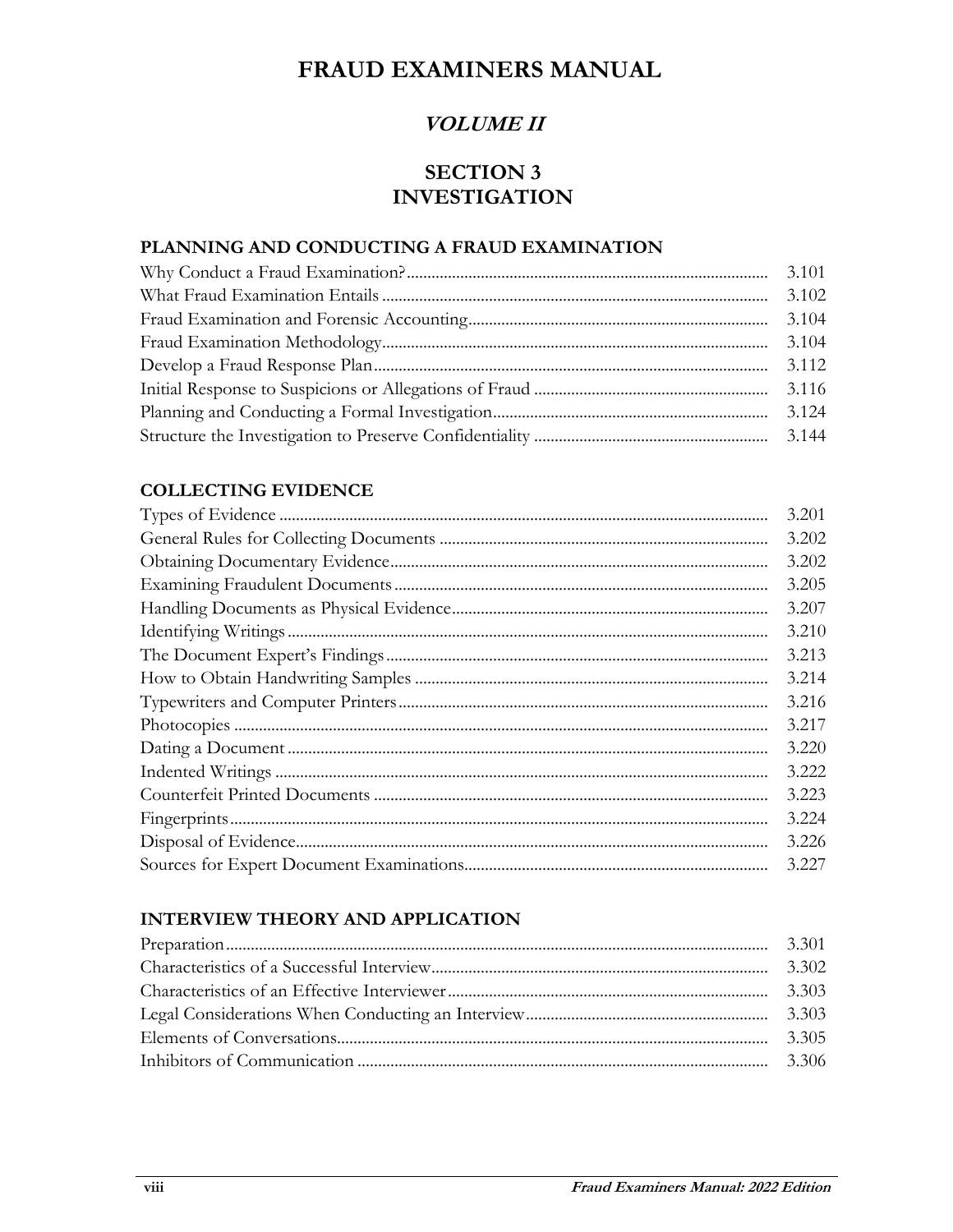## **INVESTIGATION**

## INTERVIEW THEORY AND APPLICATION (CONT.)

| 3.309 |
|-------|
| 3.311 |
| 3.321 |
| 3.325 |
| 3.327 |
| 3.335 |
| 3.349 |
|       |

### **INTERVIEWING SUSPECTS AND SIGNED STATEMENTS**

### **COVERT OPERATIONS**

## **SOURCES OF INFORMATION**

|  | 3.602 |
|--|-------|
|  | 3.605 |
|  | 3.607 |
|  | 3.609 |
|  | 3.614 |
|  | 3.617 |
|  | 3.619 |
|  | 3.624 |
|  | 3.631 |
|  | 3.633 |
|  |       |

## DATA ANALYSIS AND REPORTING TOOLS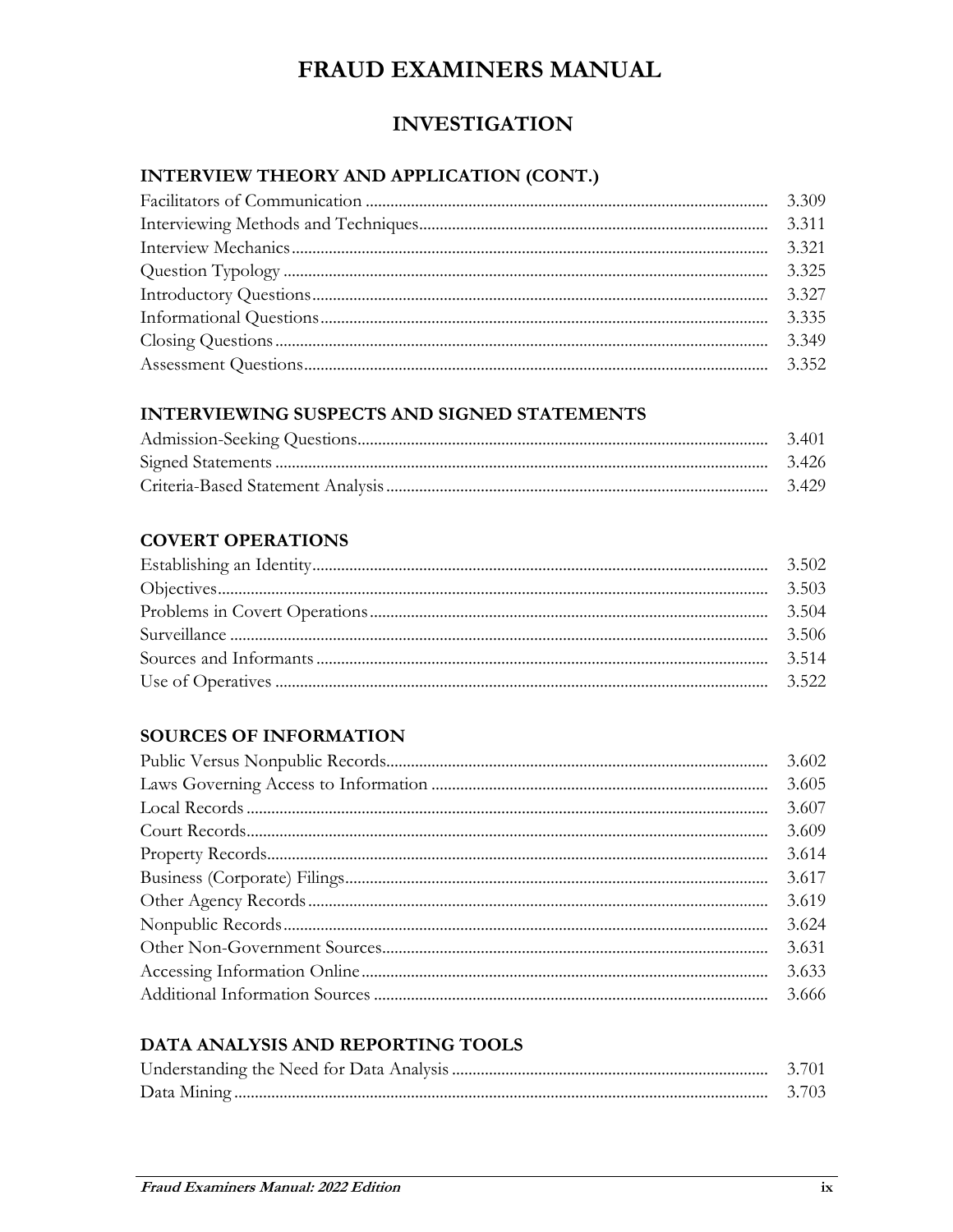## **INVESTIGATION**

## DATA ANALYSIS AND REPORTING TOOLS (CONT.)

### **DIGITAL FORENSICS**

| 3.814 |
|-------|
| 3.830 |
| 3.834 |
| 3.840 |

## TRACING ILLICIT TRANSACTIONS

| 3.941 |
|-------|
| 3958  |
|       |

## **REPORT WRITING**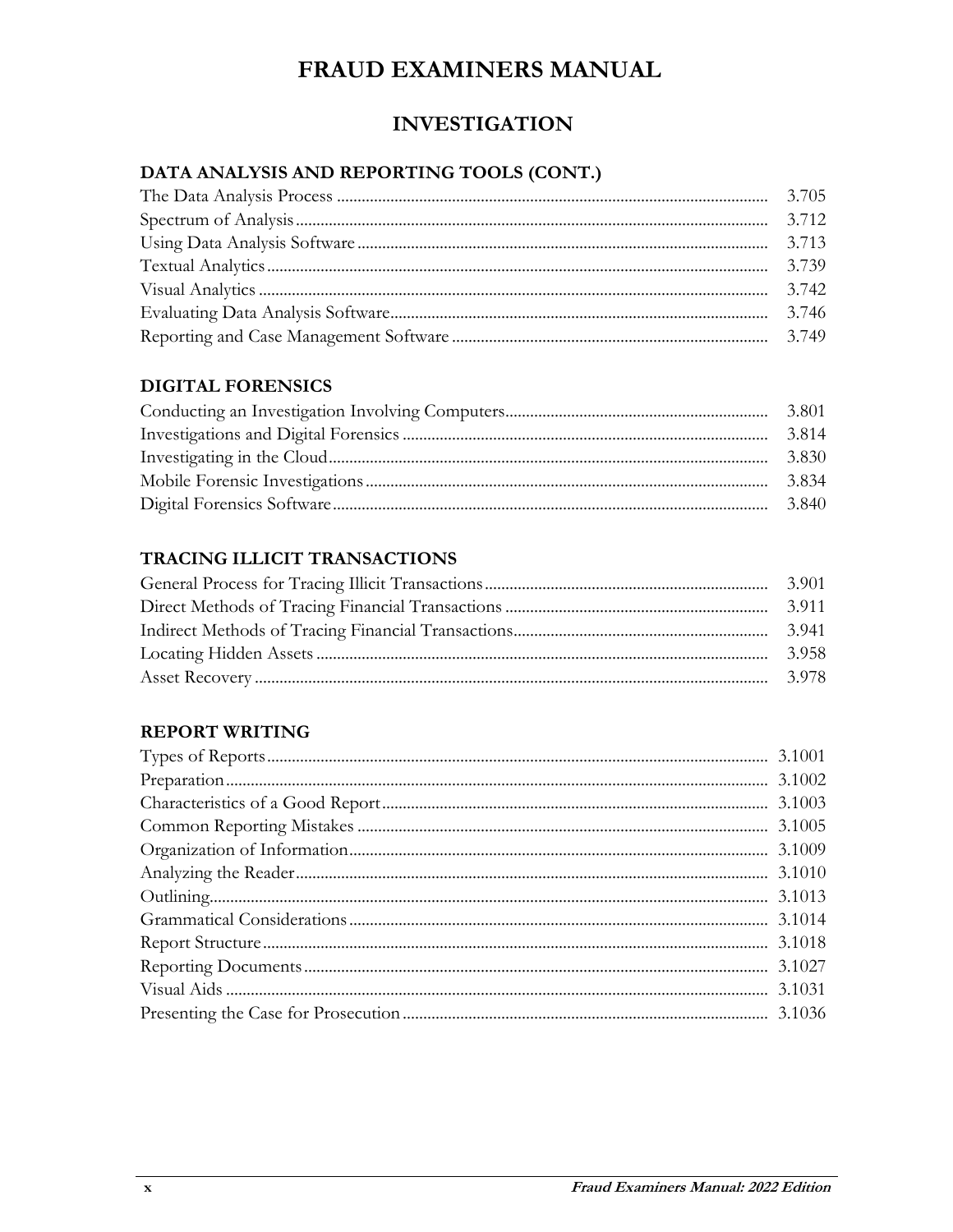## **INVESTIGATION**

### **APPENDIX A: ENGAGEMENT AND ADVISORY LETTERS**

## **APPENDIX B: FRAUD EXAMINATION CHECKLIST**

|--|--|--|

### **APPENDIX C: SAMPLE FORMS**

## **APPENDIX D: SAMPLE FRAUD EXAMINATION REPORTS**

## **APPENDIX E: SAMPLE EXPERT WITNESS REPORT**

| $\blacksquare$<br>Expert<br>W |  |  |
|-------------------------------|--|--|
|-------------------------------|--|--|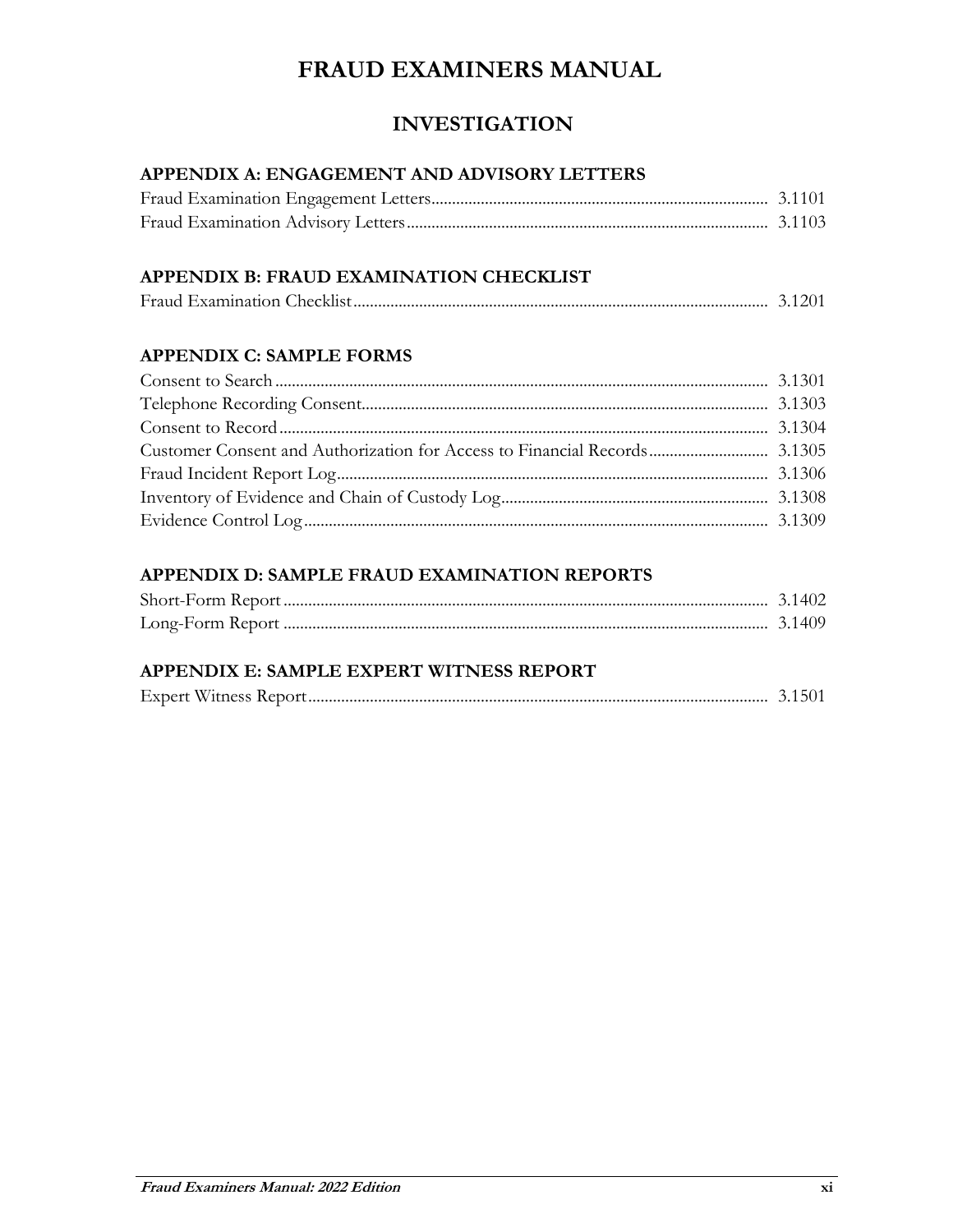## **SECTION 4 FRAUD PREVENTION AND DETERRENCE**

#### **UNDERSTANDING CRIMINAL BEHAVIOR**

### **WHITE-COLLAR CRIME**

### **CORPORATE GOVERNANCE**

#### **MANAGEMENT'S FRAUD-RELATED RESPONSIBILITIES**

| 4.401 |
|-------|
| 4.402 |
|       |
| 4.416 |

#### **AUDITORS' FRAUD-RELATED RESPONSIBILITIES**

## **FRAUD PREVENTION PROGRAMS**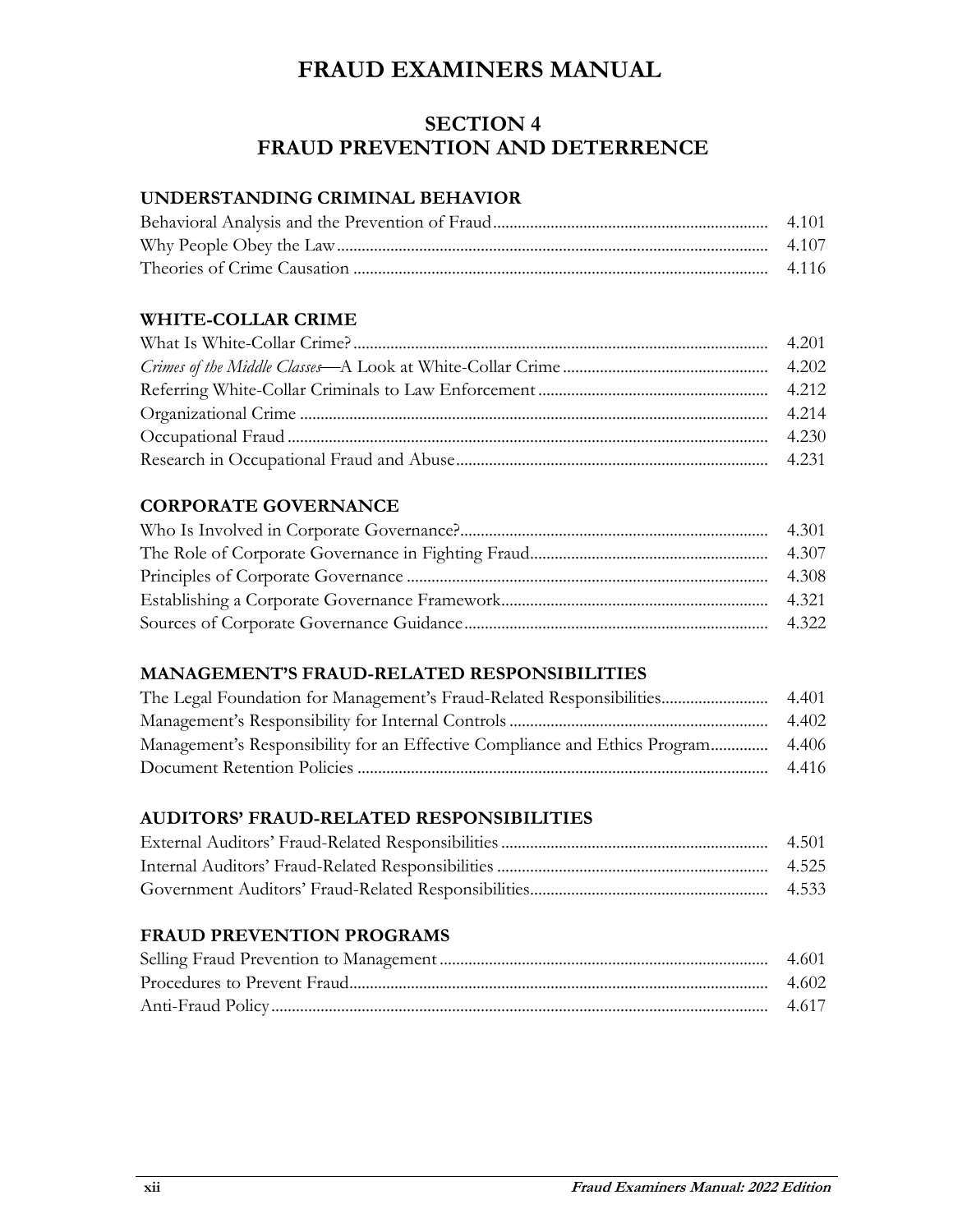## **FRAUD PREVENTION AND DETERRENCE**

## **FRAUD PREVENTION PROGRAMS (CONT.)**

#### **FRAUD RISK ASSESSMENT**

| 4.701 |
|-------|
| 4.701 |
| 4.703 |
| 4.710 |
| 4.714 |
| 4.731 |
| 4.733 |
| 4.735 |
| 4.737 |
|       |
|       |

#### **FRAUD RISK MANAGEMENT**

| 4.801 |
|-------|
| 4.801 |
| 4.803 |
| 4.807 |
| 4.809 |
| 4.814 |
| 4.819 |
| 4.819 |
| 4.824 |
| 4.828 |
|       |

#### **ETHICS FOR FRAUD EXAMINERS**